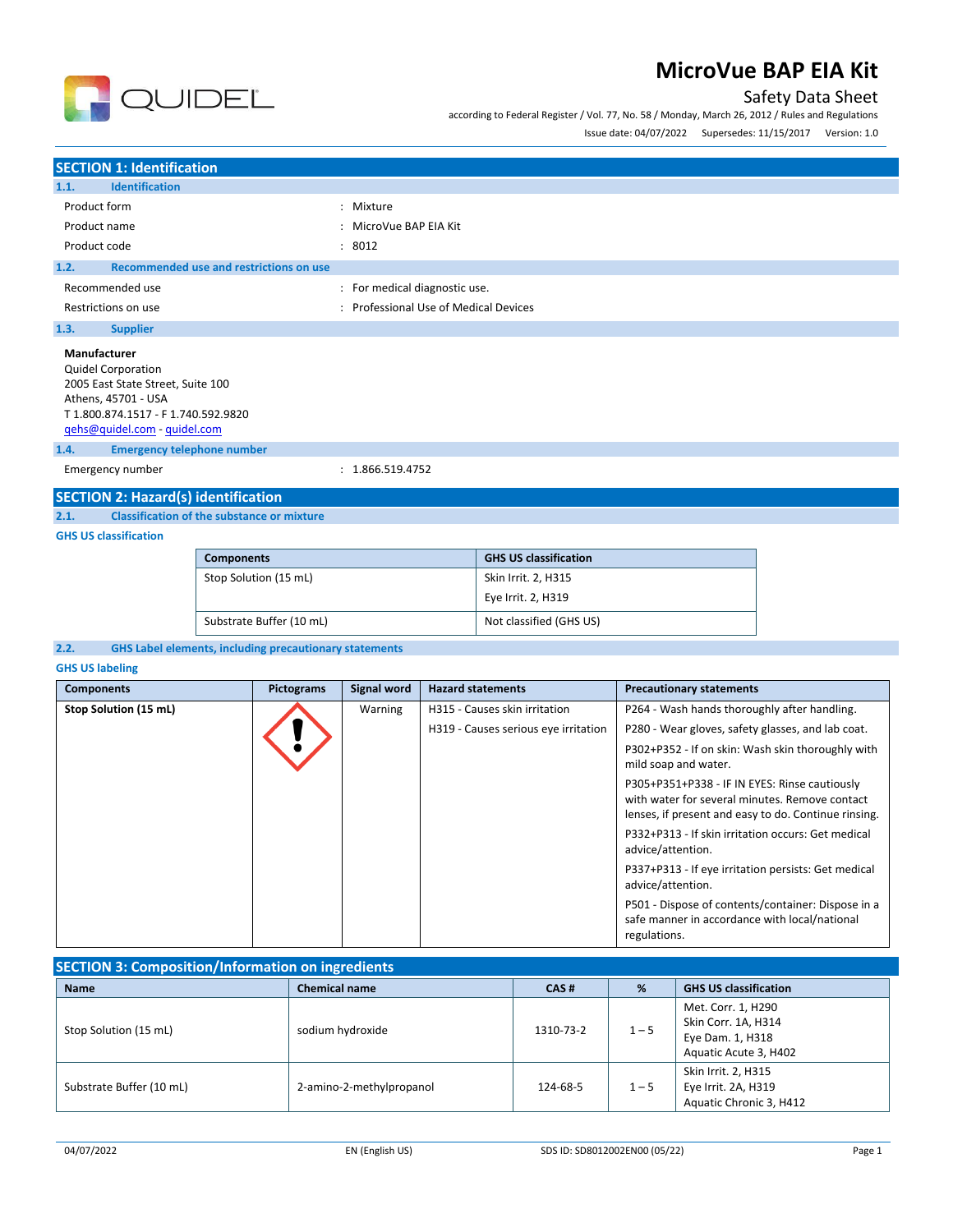

# Safety Data Sheet

according to Federal Register / Vol. 77, No. 58 / Monday, March 26, 2012 / Rules and Regulations

Issue date: 04/07/2022 Supersedes: 11/15/2017 Version: 1.0

## Full text of hazard classes and H-statements : see section 16

|              | <b>SECTION 4: First-aid measures</b>                                        |                      |                                                                                                                                                                                   |
|--------------|-----------------------------------------------------------------------------|----------------------|-----------------------------------------------------------------------------------------------------------------------------------------------------------------------------------|
| 4.1.         | <b>Description of first aid measures</b>                                    |                      |                                                                                                                                                                                   |
|              | First-aid measures after inhalation                                         |                      | : Remove person to fresh air and keep comfortable for breathing.                                                                                                                  |
|              | First-aid measures after skin contact                                       |                      | : Wash skin with plenty of water. If skin irritation occurs: Get medical advice/attention.                                                                                        |
|              | First-aid measures after eye contact                                        | $\ddot{\phantom{a}}$ | Rinse cautiously with water for several minutes. Remove contact lenses, if present and easy to do.<br>Continue rinsing. If eye irritation persists: Get medical advice/attention. |
|              | First-aid measures after ingestion                                          |                      | : Call a poison center or a doctor if you feel unwell.                                                                                                                            |
| 4.2.         | Most important symptoms and effects (acute and delayed)                     |                      |                                                                                                                                                                                   |
|              | Symptoms/effects after skin contact                                         |                      | : Irritation.                                                                                                                                                                     |
|              | Symptoms/effects after eye contact                                          |                      | Eye irritation.                                                                                                                                                                   |
| if necessary | Immediate medical attention and special treatment, : Treat symptomatically. |                      |                                                                                                                                                                                   |
|              | <b>SECTION 5: Fire-fighting measures</b>                                    |                      |                                                                                                                                                                                   |
| 5.1.         | Suitable (and unsuitable) extinguishing media                               |                      |                                                                                                                                                                                   |
|              | Suitable extinguishing media                                                |                      | : Water spray. Dry powder. Foam. Carbon dioxide.                                                                                                                                  |
| 5.2.         | Specific hazards arising from the chemical                                  |                      |                                                                                                                                                                                   |
|              | No additional information available                                         |                      |                                                                                                                                                                                   |
| 5.3.         | Special protective equipment and precautions for fire-fighters              |                      |                                                                                                                                                                                   |
|              | Protection during firefighting                                              |                      | Do not attempt to take action without suitable protective equipment. Self-contained breathing<br>apparatus. Complete protective clothing.                                         |
|              | <b>SECTION 6: Accidental release measures</b>                               |                      |                                                                                                                                                                                   |
| 6.1.         | Personal precautions, protective equipment and emergency procedures         |                      |                                                                                                                                                                                   |
| 6.1.1.       | For non-emergency personnel                                                 |                      |                                                                                                                                                                                   |
|              | <b>Emergency procedures</b>                                                 |                      | : Ventilate spillage area. Avoid contact with skin and eyes.                                                                                                                      |
|              |                                                                             |                      |                                                                                                                                                                                   |
| 6.1.2.       | For emergency responders<br>Protective equipment                            |                      | Do not attempt to take action without suitable protective equipment. For further information refer to<br>section 8: "Exposure controls/personal protection".                      |
| 6.2.         | <b>Environmental precautions</b>                                            |                      |                                                                                                                                                                                   |
|              | <b>Environmental precautions</b>                                            |                      | : Avoid release to the environment.                                                                                                                                               |
| 6.3.         | Methods and material for containment and cleaning up                        |                      |                                                                                                                                                                                   |
|              | Methods for cleaning up                                                     |                      | : Take up liquid spill into absorbent material.                                                                                                                                   |
|              | Other information                                                           |                      | Dispose of materials or solid residues at an authorized site.                                                                                                                     |
|              | Reference to other sections                                                 |                      | For further information refer to section 13.                                                                                                                                      |
|              | <b>SECTION 7: Handling and storage</b>                                      |                      |                                                                                                                                                                                   |
| 7.1.         | <b>Precautions for safe handling</b>                                        |                      |                                                                                                                                                                                   |
|              | Precautions for safe handling                                               |                      | Ensure good ventilation of the work station. Wear personal protective equipment. Avoid contact with<br>skin and eyes.                                                             |
|              | Hygiene measures                                                            |                      | : Do not eat, drink or smoke when using this product. Always wash hands after handling the product.                                                                               |
| 7.2.         | Conditions for safe storage, including any incompatibilities                |                      |                                                                                                                                                                                   |
|              | Storage conditions                                                          |                      | : Store in a well-ventilated place. Keep cool.                                                                                                                                    |
|              | <b>SECTION 8: Exposure controls/personal protection</b>                     |                      |                                                                                                                                                                                   |
| 8.1.         | <b>Control parameters</b>                                                   |                      |                                                                                                                                                                                   |
|              | sodium hydroxide (1310-73-2)                                                |                      |                                                                                                                                                                                   |
| <b>ACGIH</b> | ACGIH OFL C                                                                 |                      | $2 \text{ mg/m}^3$                                                                                                                                                                |

| <b>ACGIH</b> | ACGIH OEL C                    | 2 mg/m <sup>3</sup>             |
|--------------|--------------------------------|---------------------------------|
| <b>OSHA</b>  | OSHA PEL TWA [1]               | 2 mg/m <sup>3</sup>             |
| <b>OSHA</b>  | Regulatory reference (US-OSHA) | <b>OSHA Annotated Table Z-1</b> |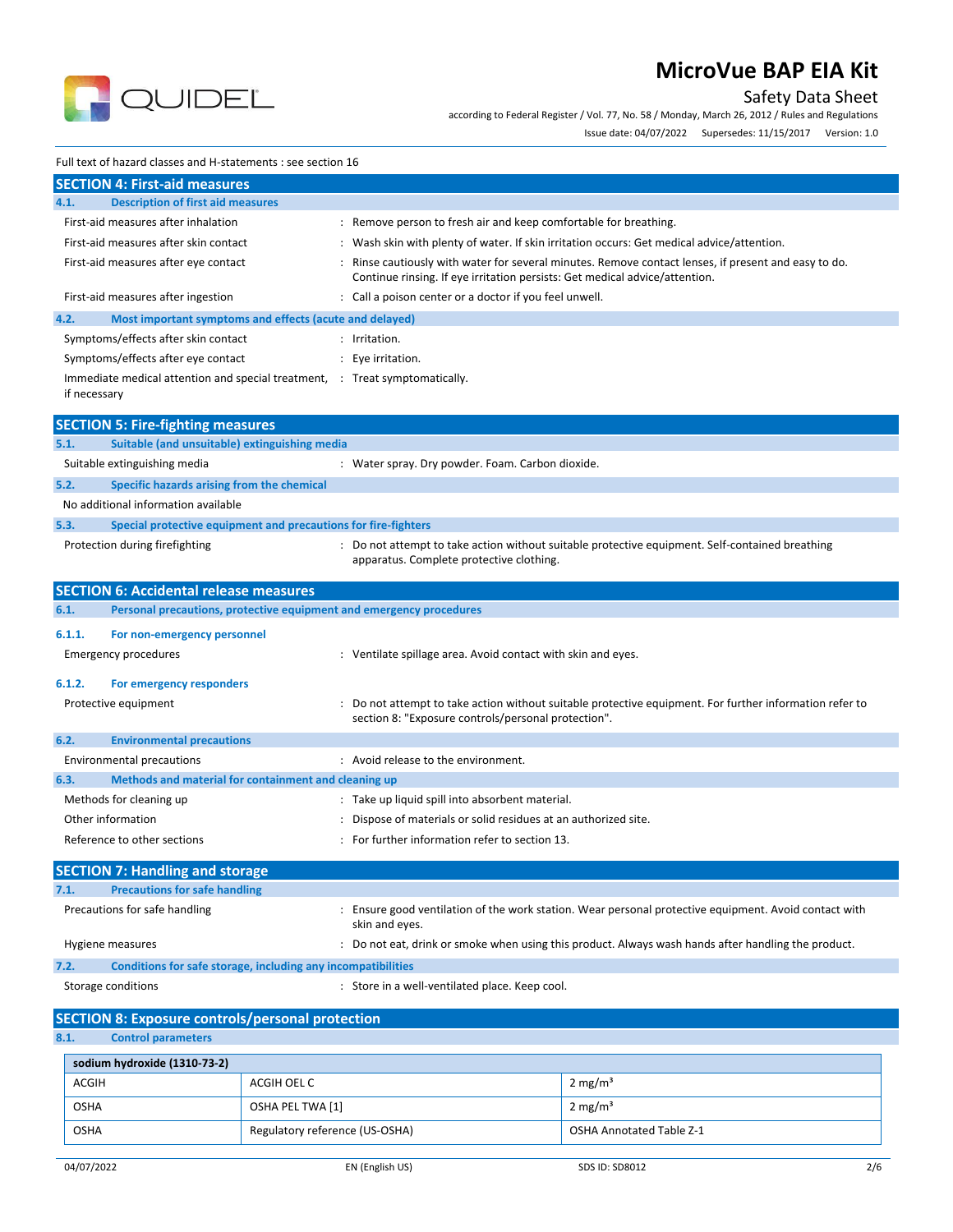

# Safety Data Sheet

according to Federal Register / Vol. 77, No. 58 / Monday, March 26, 2012 / Rules and Regulations Issue date: 04/07/2022 Supersedes: 11/15/2017 Version: 1.0

### **8.2. Appropriate engineering controls**

Appropriate engineering controls **interpretent controls** : Ensure good ventilation of the work station.

Environmental exposure controls  $\cdot$  : Avoid release to the environment.

## **8.3. Individual protection measures/Personal protective equipment**

## **Materials for protective clothing:**

Lab coat

**Hand protection:**

Protective gloves

**Eye protection:**

Safety glasses

**Skin and body protection:**

Wear suitable protective clothing

### **Respiratory protection:**

In case of insufficient ventilation, wear suitable respiratory equipment

### **Personal protective equipment symbol(s):**



#### **Other information:**

Do not eat, drink or smoke when using this product.

| <b>SECTION 9: Physical and chemical properties</b>            |                         |  |  |  |
|---------------------------------------------------------------|-------------------------|--|--|--|
| Information on basic physical and chemical properties<br>9.1. |                         |  |  |  |
| Physical state                                                | : Liquid                |  |  |  |
| Color                                                         | : No data available     |  |  |  |
| Odor                                                          | : No data available     |  |  |  |
| Odor threshold                                                | : No data available     |  |  |  |
| рH                                                            | : Stop Solution, pH <13 |  |  |  |
| Melting point                                                 | : Not applicable        |  |  |  |
| Freezing point                                                | : No data available     |  |  |  |
| <b>Boiling point</b>                                          | : No data available     |  |  |  |
| Flash point                                                   | : No data available     |  |  |  |
| Relative evaporation rate (butyl acetate=1)                   | : No data available     |  |  |  |
| Flammability (solid, gas)                                     | : Not applicable.       |  |  |  |
| Vapor pressure                                                | : No data available     |  |  |  |
| Relative vapor density at 20 °C                               | : No data available     |  |  |  |
| Relative density                                              | : No data available     |  |  |  |
| Solubility                                                    | : No data available     |  |  |  |
| Partition coefficient n-octanol/water (Log Pow)               | : No data available     |  |  |  |
| Auto-ignition temperature                                     | : No data available     |  |  |  |
| Decomposition temperature                                     | : No data available     |  |  |  |
| No data availableViscosity, kinematic                         | : No data available     |  |  |  |
| Viscosity, dynamic                                            | : No data available     |  |  |  |
| <b>Explosion limits</b>                                       | : No data available     |  |  |  |
|                                                               |                         |  |  |  |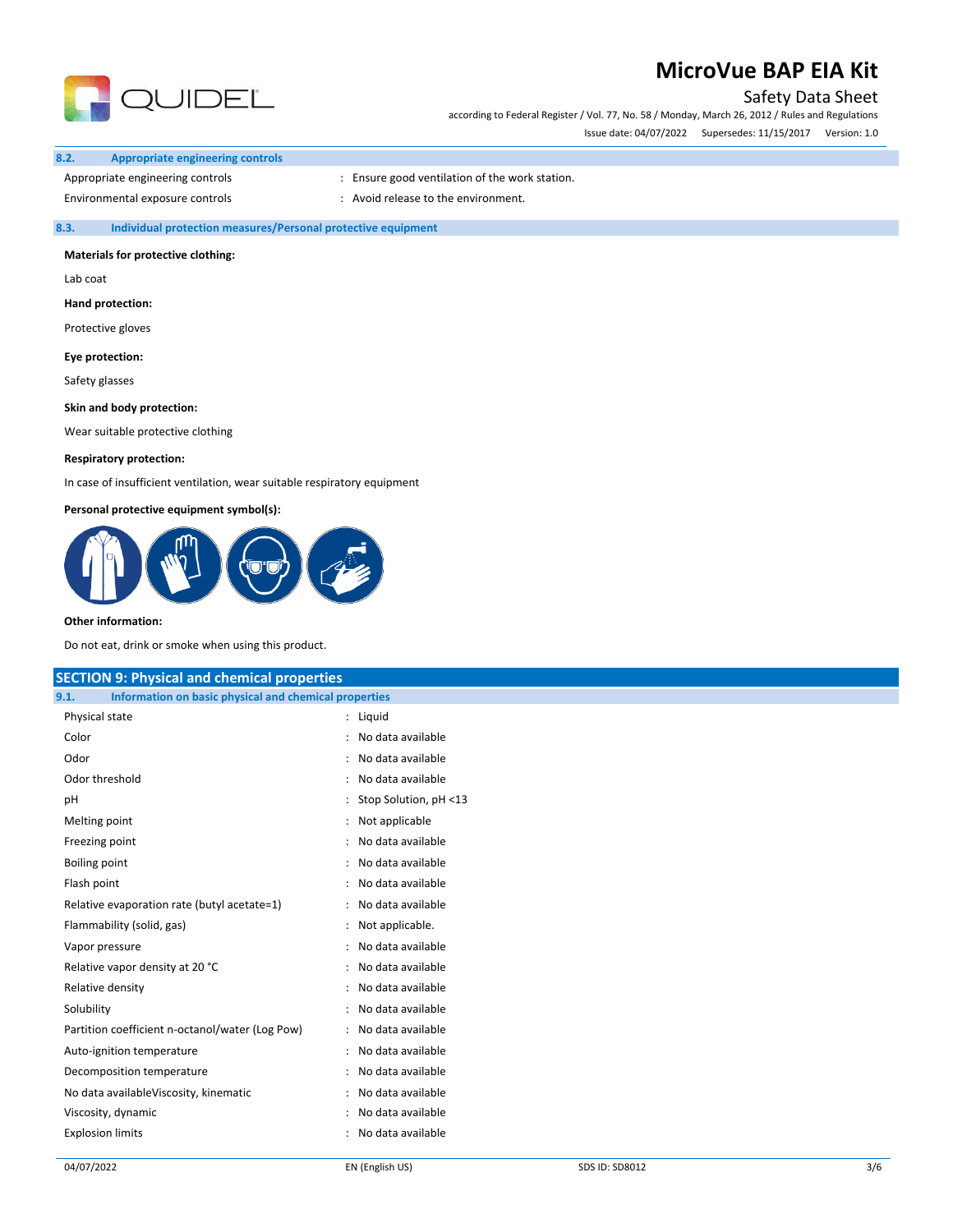

## Safety Data Sheet

according to Federal Register / Vol. 77, No. 58 / Monday, March 26, 2012 / Rules and Regulations Issue date: 04/07/2022 Supersedes: 11/15/2017 Version: 1.0

: No data available

| Oxidizing properties | : No data available |
|----------------------|---------------------|
|                      |                     |

#### **9.2. Other information**

No additional information available

# **SECTION 10: Stability and reactivity**

**10.1. Reactivity**

The product is non-reactive under normal conditions of use, storage and transport.

**10.2. Chemical stability**

Stable under normal conditions.

**10.3. Possibility of hazardous reactions**

No dangerous reactions known under normal conditions of use.

#### **10.4. Conditions to avoid**

None under recommended storage and handling conditions (see section 7).

**10.5. Incompatible materials**

No additional information available

**10.6. Hazardous decomposition products**

Under normal conditions of storage and use, hazardous decomposition products should not be produced.

| <b>SECTION 11: Toxicological information</b> |                                                                                                                                     |
|----------------------------------------------|-------------------------------------------------------------------------------------------------------------------------------------|
| Acute toxicity (oral)                        | Not classified                                                                                                                      |
| Acute toxicity (dermal)                      | : Not classified                                                                                                                    |
| Acute toxicity (inhalation)                  | : Not classified                                                                                                                    |
| 2-amino-2-methylpropanol (124-68-5)          |                                                                                                                                     |
| LD50 oral rat                                | 2900 mg/kg body weight (Equivalent or similar to OECD 401, Rat, Male, Experimental value, Oral, 14<br>day(s)                        |
| LD50 dermal rabbit                           | > 2000 mg/kg body weight (Equivalent or similar to OECD 402, 24 h, Rabbit, Male / female,<br>Experimental value, Dermal, 14 day(s)) |
| ATE US (oral)                                | 2900 mg/kg body weight                                                                                                              |
| Skin corrosion/irritation                    | : Causes skin irritation.                                                                                                           |
| Serious eye damage/irritation                | : Causes serious eye irritation.                                                                                                    |
| Respiratory or skin sensitization            | : Not classified                                                                                                                    |
| Germ cell mutagenicity                       | : Not classified                                                                                                                    |
| Carcinogenicity                              | : Not classified                                                                                                                    |
| Reproductive toxicity                        | : Not classified                                                                                                                    |
| STOT-single exposure                         | : Not classified                                                                                                                    |
| STOT-repeated exposure                       | : Not classified                                                                                                                    |
| Aspiration hazard                            | : Not classified                                                                                                                    |
| Viscosity, kinematic                         | : No data available                                                                                                                 |
| Symptoms/effects after skin contact          | : Irritation.                                                                                                                       |
| Symptoms/effects after eye contact           | Eye irritation.                                                                                                                     |

| <b>SECTION 12: Ecological information</b> |                                                                                                                         |
|-------------------------------------------|-------------------------------------------------------------------------------------------------------------------------|
| 12.1.<br><b>Toxicity</b>                  |                                                                                                                         |
| Ecology - general                         | The product is not considered harmful to aquatic organisms or to cause long-term adverse effects in the<br>environment. |
| sodium hydroxide (1310-73-2)              |                                                                                                                         |
| LC50 - Fish [1]                           | 45.4 mg/l (Other, 96 h, Salmo gairdneri, Static system, Fresh water, Experimental value)                                |
| EC50 - Crustacea [1]                      | 40.4 mg/l (Other, 48 h, Ceriodaphnia sp., Experimental value)                                                           |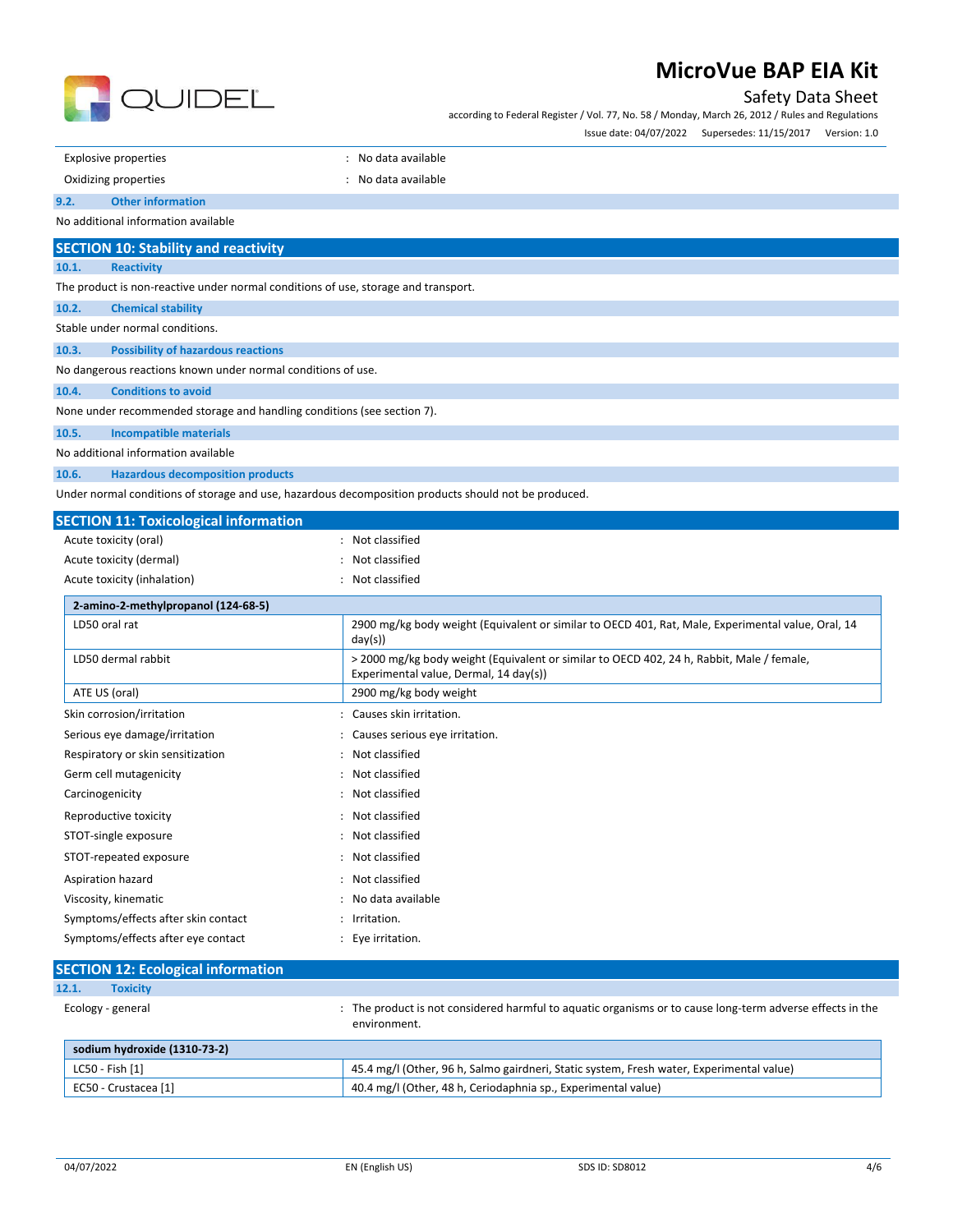

# Safety Data Sheet

according to Federal Register / Vol. 77, No. 58 / Monday, March 26, 2012 / Rules and Regulations Issue date: 04/07/2022 Supersedes: 11/15/2017 Version: 1.0

#### **12.2. Persistence and degradability**

| sodium hydroxide (1310-73-2)                                  |                                                                                                             |
|---------------------------------------------------------------|-------------------------------------------------------------------------------------------------------------|
| Persistence and degradability                                 | Biodegradability: not applicable.                                                                           |
| Biochemical oxygen demand (BOD)                               | Not applicable (inorganic)                                                                                  |
| Chemical oxygen demand (COD)                                  | Not applicable (inorganic)                                                                                  |
| ThOD                                                          | Not applicable (inorganic)                                                                                  |
| 2-amino-2-methylpropanol (124-68-5)                           |                                                                                                             |
| Persistence and degradability                                 | Readily biodegradable in water.                                                                             |
| <b>Bioaccumulative potential</b><br>12.3.                     |                                                                                                             |
| sodium hydroxide (1310-73-2)                                  |                                                                                                             |
| Bioaccumulative potential                                     | Not bioaccumulative.                                                                                        |
| 2-amino-2-methylpropanol (124-68-5)                           |                                                                                                             |
| BCF - Fish [1]                                                | < 1 (3 day(s), Leuciscus idus, Static system, Fresh water, Experimental value)                              |
| Partition coefficient n-octanol/water (Log Pow)               | -0.63 (Experimental value, OECD 107: Partition Coefficient (n-octanol/water): Shake Flask Method, 20<br>°C) |
| Bioaccumulative potential                                     | Low potential for bioaccumulation (BCF < 500).                                                              |
| <b>Mobility in soil</b><br>12.4.                              |                                                                                                             |
| sodium hydroxide (1310-73-2)                                  |                                                                                                             |
| Ecology - soil                                                | No (test) data on mobility of the substance available.                                                      |
| 2-amino-2-methylpropanol (124-68-5)                           |                                                                                                             |
| Surface tension                                               | 58.4 mN/m (25 °C, 10 %)                                                                                     |
| Organic Carbon Normalized Adsorption Coefficient<br>(Log Koc) | 0.083 - 0.404 (log Koc, SRC PCKOCWIN v2.0, Calculated value)                                                |
| Ecology - soil                                                | Highly mobile in soil.                                                                                      |

## **12.5. Other adverse effects**

No additional information available

**International Air Transport Association (IATA)** : Not regulated

| <b>SECTION 13: Disposal considerations</b>           |                                                                                             |
|------------------------------------------------------|---------------------------------------------------------------------------------------------|
| <b>Disposal methods</b><br>13.1.                     |                                                                                             |
| Regional legislation (waste)                         | Disposal must be done according to official regulations.                                    |
| Waste treatment methods                              | Dispose of contents/container in accordance with licensed collector's sorting instructions. |
| Sewage disposal recommendations                      | Disposal must be done according to official regulations.<br>٠                               |
| Ecology - waste materials                            | Avoid release to the environment.                                                           |
|                                                      |                                                                                             |
| <b>SECTION 14: Transport information</b>             |                                                                                             |
| <b>Department of Transportation (DOT)</b>            | : Not regulated                                                                             |
| <b>International Maritime Dangerous Goods (IMDG)</b> | : Not regulated                                                                             |

| <b>SECTION 15: Regulatory information</b>                                                                                                                                          |                          |                  |          |  |
|------------------------------------------------------------------------------------------------------------------------------------------------------------------------------------|--------------------------|------------------|----------|--|
| 15.1. US Federal regulations                                                                                                                                                       |                          |                  |          |  |
|                                                                                                                                                                                    | MicroVue BAP EIA Kit     |                  |          |  |
| All components of this product are present and listed as Active on the United States Environmental Protection Agency Toxic Substances Control<br>Act (TSCA) inventory, except for: |                          |                  |          |  |
|                                                                                                                                                                                    | sodium hydroxide         | CAS No 1310-73-2 | $1 - 5%$ |  |
|                                                                                                                                                                                    | 2-amino-2-methylpropanol | CAS No 124-68-5  | $1 - 5%$ |  |

This product or mixture is not known to contain a toxic chemical or chemicals in excess of the applicable de minimis concentration as specified in 40 CFR §372.38(a) subject to the reporting requirements of section 313 of Title III of the Superfund Amendments and Reauthorization Act of 1986 and 40 CFR Part 372.